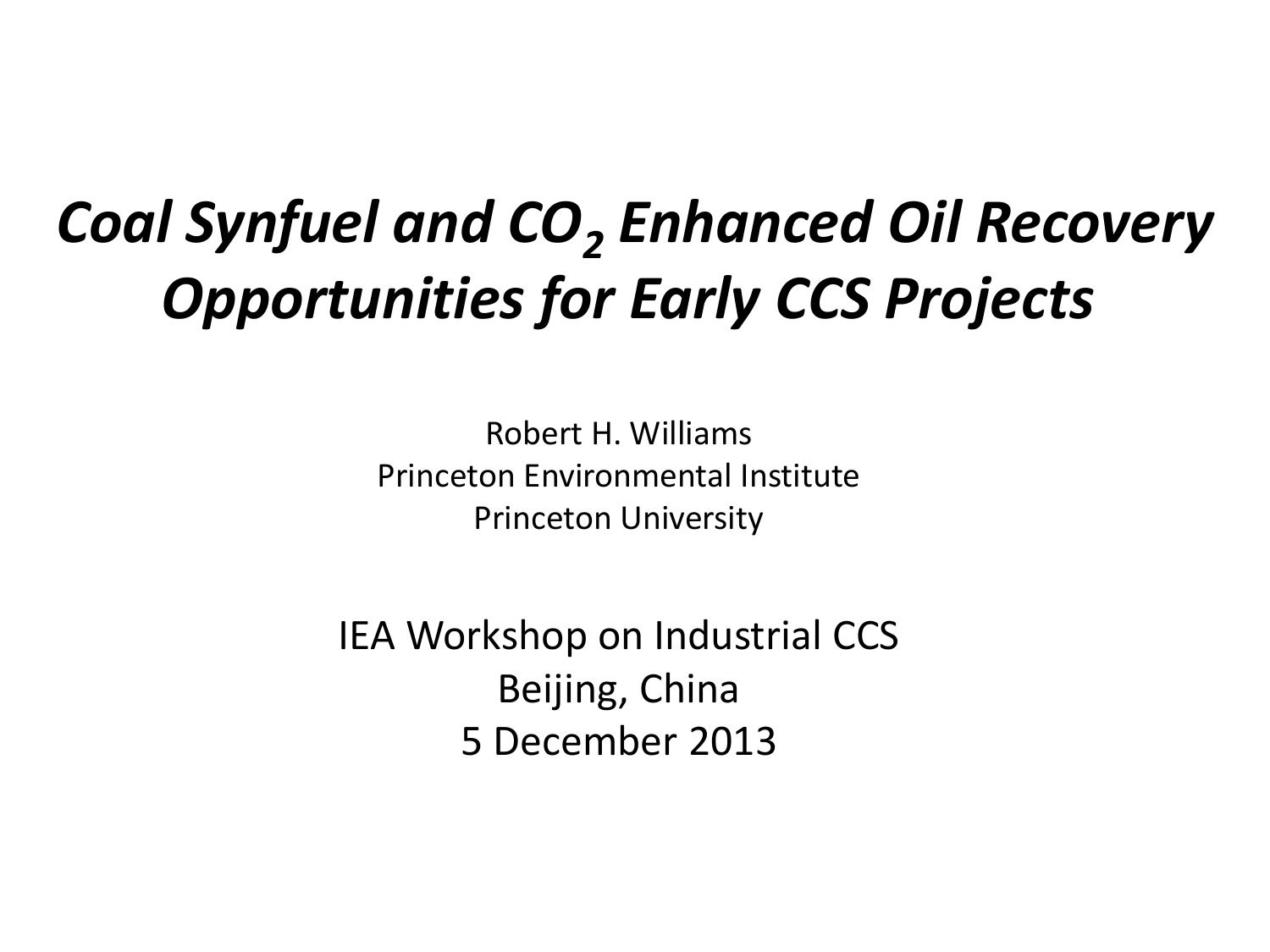## **Outline**

- Widespread deployment of CCS technology requires a strong carbon-mitigation policy or an equivalent incentive.
- In the absence of such policies there are two promising approaches for going forward in the near term with no or only modest government subsidies—by taking advantage of:
	- $-$  The inherently low CO<sub>2</sub> capture cost at chemical and synfuel plants (at which  $CO<sub>2</sub>$  has to be removed before synthesis—even in absence of a carbon policy);
	- $-$  The market value of captured CO<sub>2</sub> if used for enhanced oil recovery (EOR) applications.
- Chinese opportunities in both areas are reviewed.
- The economic aspects of exploiting  $CO<sub>2</sub>$  EOR opportunities is explored for systems that make electricity from coal, synfuels from coal, and synfuels + electricity from coal in the US.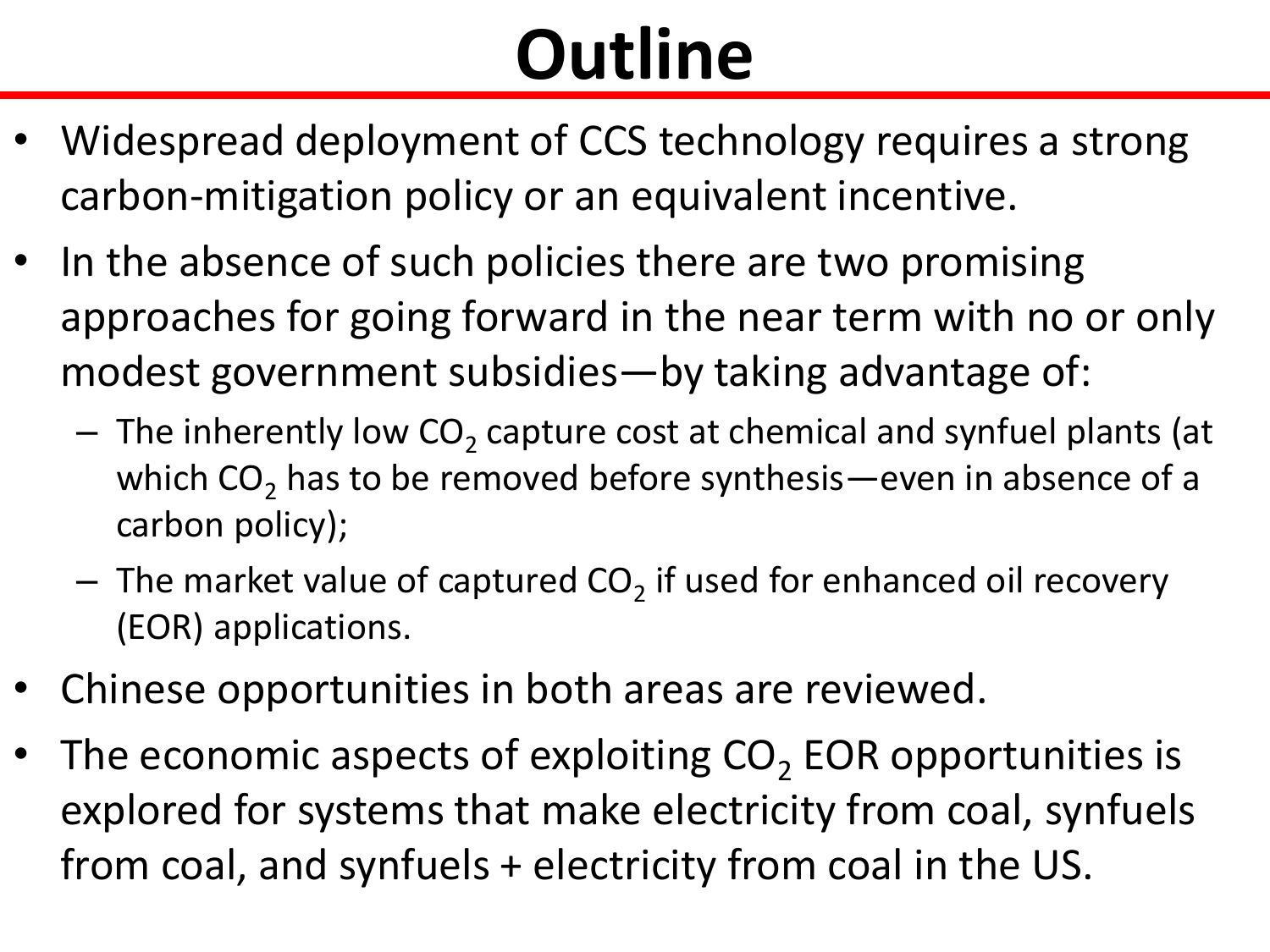#### **Low-Cost CO<sup>2</sup> Capture Opportunities in China (Chemical and Synfuel Plants)**



- Pins: 400 existing & planned chemical plants releasing concentrated  $CO<sub>2</sub>$  (low capture costs)
- Green areas: sedimentary basins where suitable storage sites might be found
- 18 "Big Pins": plants within 10 km of deep saline formation emitting >  $10^6$  t/y CO<sub>2</sub>  $\rightarrow$  many opportunities for megascale aquifer storage projects with low cost CO<sub>2</sub>
- International collaborative  $CO_2$  storage projects?

Source: Zheng et al. (2010).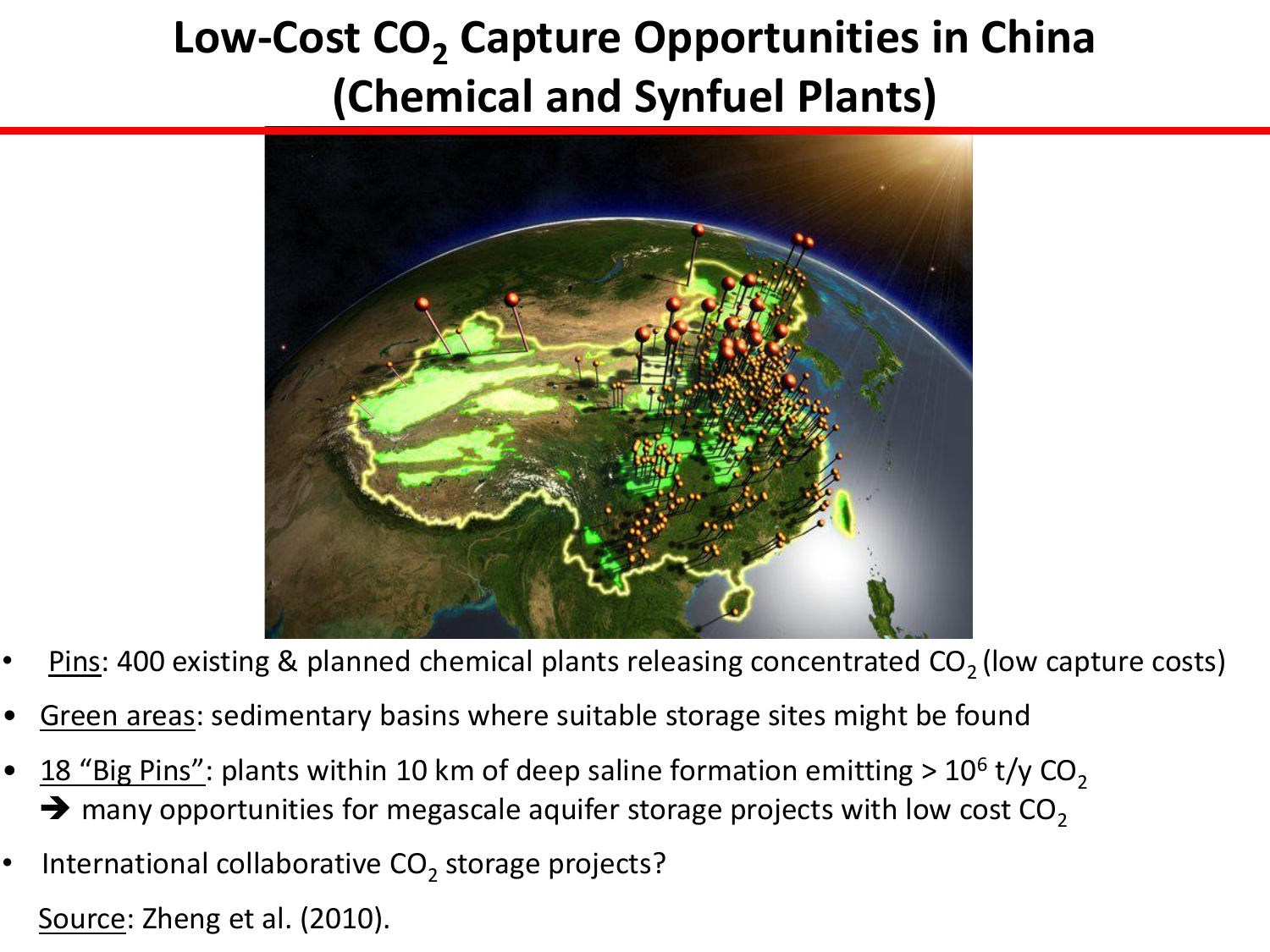## **CO<sup>2</sup> Enhanced Oil Recovery (EOR): Early Opportunity for CCS**

## **US Examples of Primary Oil Recovery + Secondary Oil Recovery + Tertiary Oil Recovery via EOR**

CO<sub>2</sub> enhanced oil recovery is well suited for tertiary light oil recovery from depths > 800 m, making possible recovery of up to an additional  $\sim$  20% of original oil in place (OOIP) after recovery of 35%-45% of OOIP via primary and secondary recovery. Source: NCC (2012).



Aside from enabling early CCS projects, impact of new crude oil via EOR on atmospheric  $CO<sub>2</sub>$  depends on behavior of world oil market:

Under what conditions is total oil consumption the same without and with  $\text{CO}_2$  EOR?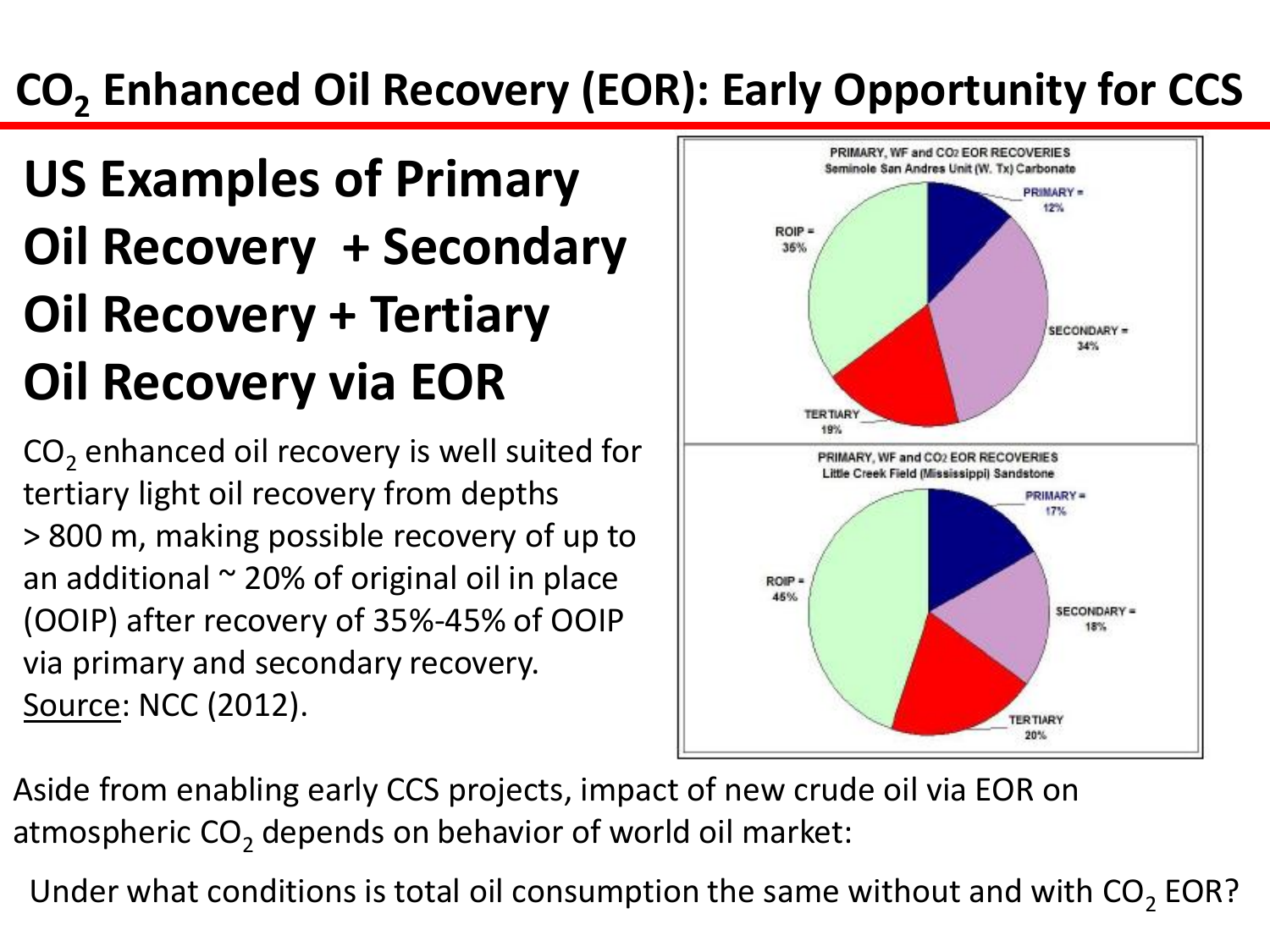#### **CO<sup>2</sup> Pipelines & Injection Sites for EOR in US**



CO<sub>2</sub> EOR technology is well established in the US—providing 280,000 bbls/d of crude oil (6% of US crude oil production) using  $\sim$  60 million tonnes per year of CO<sub>2</sub> delivered to injection sites via 6000 km of pipelines. Most CO<sub>2</sub> comes from natural sources.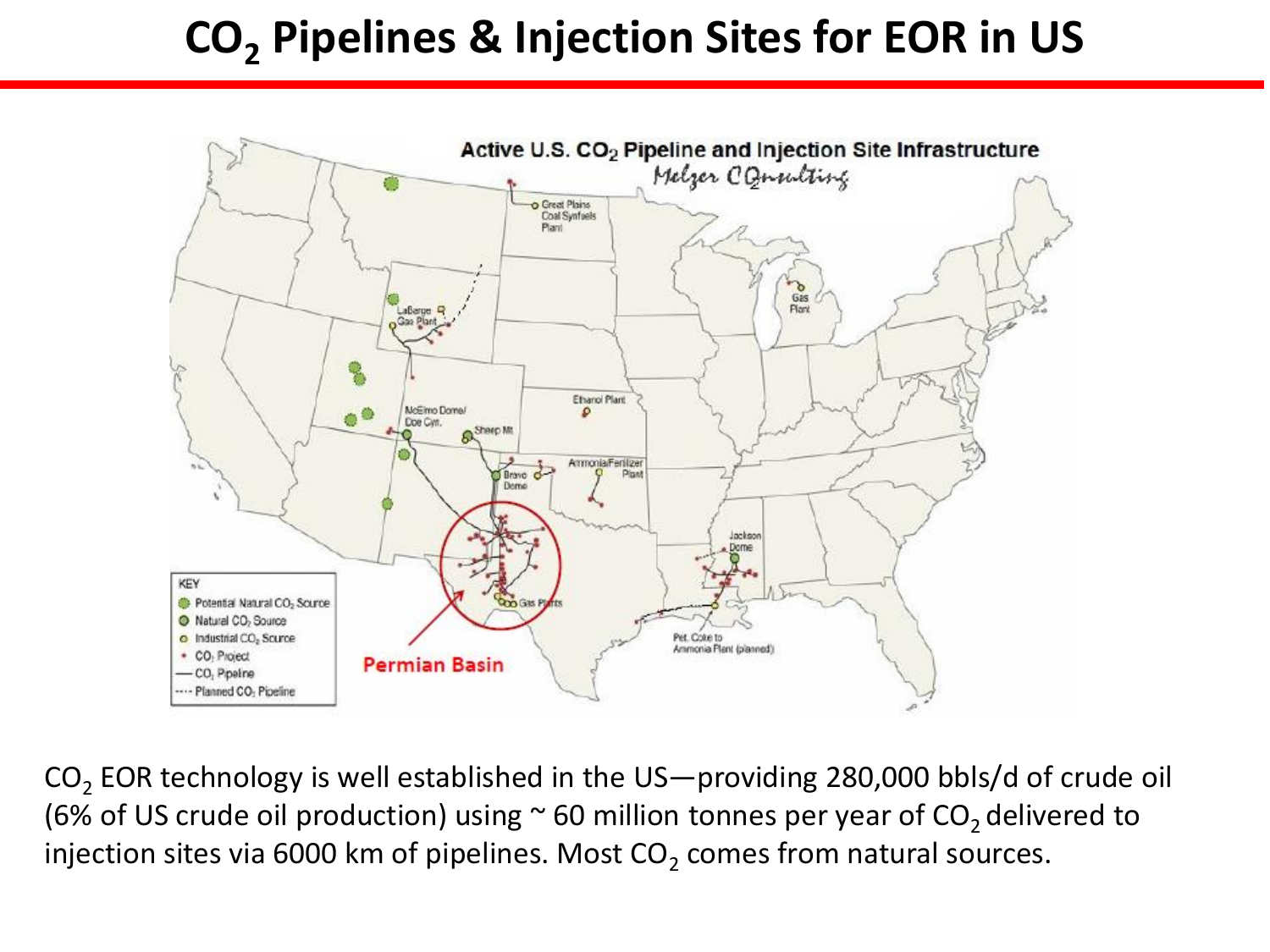#### **US CO<sup>2</sup> Demand & Supply for EOR (NETL, 2011)**



- With adequate supply of low-cost anthropogenic CO<sub>2</sub>, US crude oil production via CO<sub>2</sub> EOR could increase from 280,000 bbls/day to 3.7 million bbls/day (NETL, 2011), plausibly by 2030
- If realized via next generation  $CO_2$  EOR technology (NETL, 2011), cumulative storage, 2020-2030:  $\sim$  1.7 Gt CO<sub>2</sub> [80% of cumulative 2030 North American storage goal in IEA (2013b)]
- Regulatory regime spelling out how CO<sub>2</sub> EOR qualifies as secure storage urgently needed— MMV protocols, etc. (CSLF, 2013)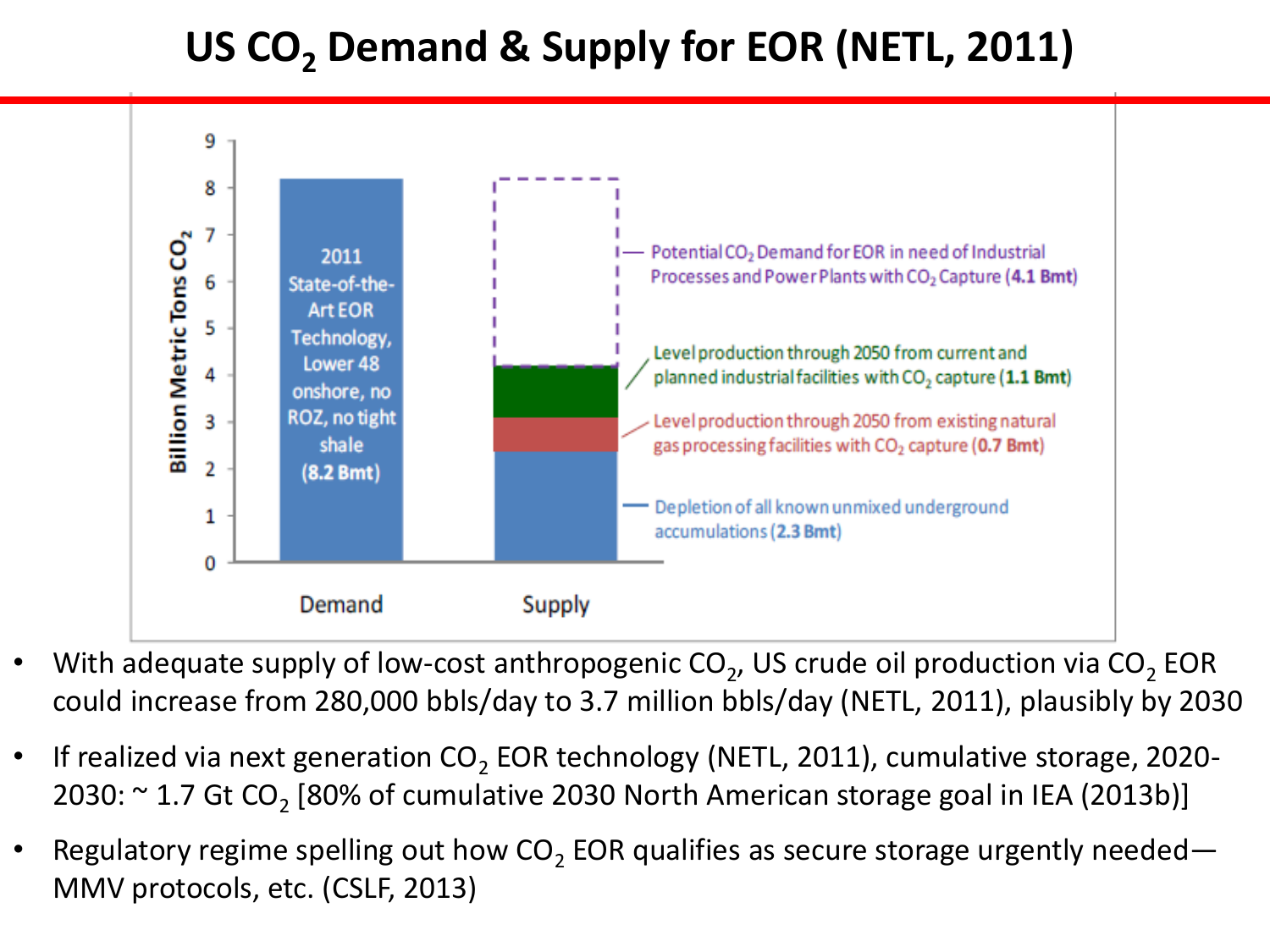## **Planned CO<sup>2</sup> EOR Projects for China**

| Project<br>leader                         | $CO2$ supply                                          | <b>Oil field</b><br>(City,<br>Province) | <b>Pipeline</b><br>length,<br>km | Targeted storage rate,<br>$106$ t/y (expected storage<br>for project life, $10^6$ t) | <b>Expected year for</b><br>reaching targeted<br>injection rate |
|-------------------------------------------|-------------------------------------------------------|-----------------------------------------|----------------------------------|--------------------------------------------------------------------------------------|-----------------------------------------------------------------|
| Petro-<br>China                           | Natural gas<br>processing                             | Jilin<br>(Songyuan,<br>Jilin)           | 151-200                          | 0.8 to 1.0<br>$(11 - 20)$                                                            | 2015                                                            |
| Shaanxi<br>Yanchang<br>Petroleum<br>Group | Coal to acetic<br>acid plant                          | Jingbian<br>(Yulin,<br>Shaanxi)         | 200-250                          | 0.36<br>$(6 - 8)$                                                                    | 2016                                                            |
| Sinopec                                   | <b>FBB Post-</b><br>combustion<br>capture<br>retrofit | Shengli<br>(Dongying,<br>Shandong)      | 51-100                           | 1.0<br>$(21 - 30)$                                                                   | 2017                                                            |
| <b>Huaneng</b><br>GreenGen                | Capture from<br><b>IGCC</b>                           | Tianjin<br>(SE of<br>Beijing)           | 51-100                           | Up to $2$<br>$(41 - 50)$                                                             | 2020                                                            |

Data largely from publications of the Global CCS Institute

Opportunity for CCS via EOR expected to be much less for China than for US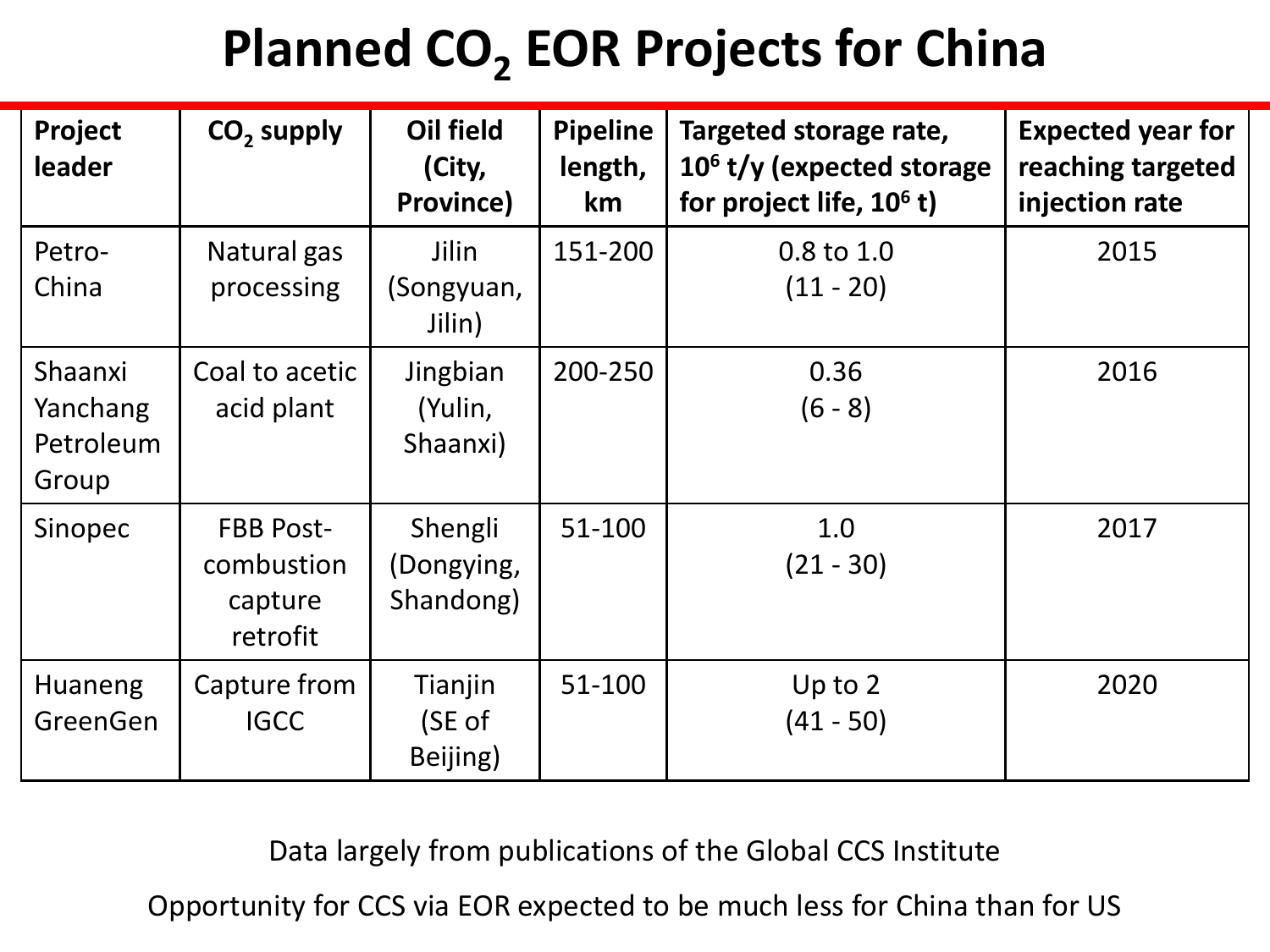## **GHGI—a "Carbon Footprint" Metric**

A widely applicable metric for measuring GHG emissions mitigation that is especially helpful in understanding the carbon mitigation benefits of coproduction systems is the greenhouse gas emissions index:

# $GHGI = \frac{(total GHG emissions for energy production \& consumption)}{(total GHG emissions for fossil energy displaced)}$

For systems making liquid transportation fuels and/or electricity, fossil energy displaced is assumed to be equivalent crude-oil-derived products + electricity from new super-critical coal plants venting  $\text{CO}_2$ .

GHG emissions arising outside energy conversion plant boundaries are based on the GREET model of the Argonne National Laboratory.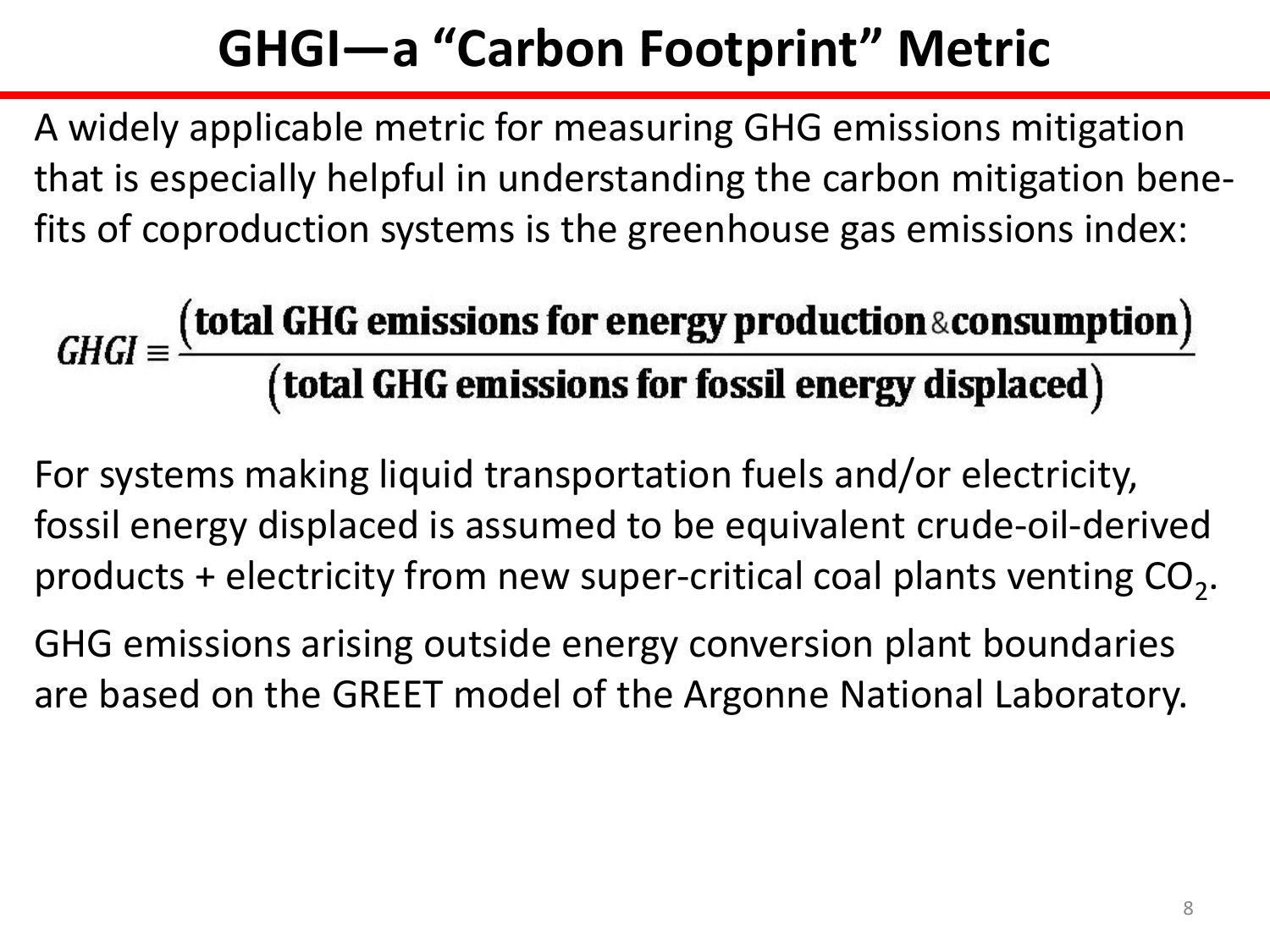#### **CTL-RC-CCS System Schematic**



Synthesis gas from an entrained-flow coal gasifier is used to make synthetic fuels and electricity with CO<sub>2</sub> capture. A water gas shift reactor upstream of synthesis adjusts the H<sub>2</sub>/CO ratio in synthesis gas to 1.0. Shifted synthesis gas is passed (after CO<sub>2</sub> and H<sub>2</sub>S removal) to a liquid-phase Fischer-Tropsch (F-T) synthesis reactor with an iron catalyst operated in a "recycle " (RC) system configuration: syngas unconverted in a single pass through the synthesis reactor is recycled back to the synthesis reactor with the aim of maximizing liquid fuel output. An auto-thermal reformer (ATR) is included in the recycle loop to convert  $C_1$  -  $C_4$  gases into CO and  $H_2$  to further increase liquid fuel output. Electricity is generated in a steam turbine power plant from purge gases removed from the recycle loop (to prevent the buildup of inerts) and from light ends recovered from the F-T refinery. Source: Liu et al. (2011).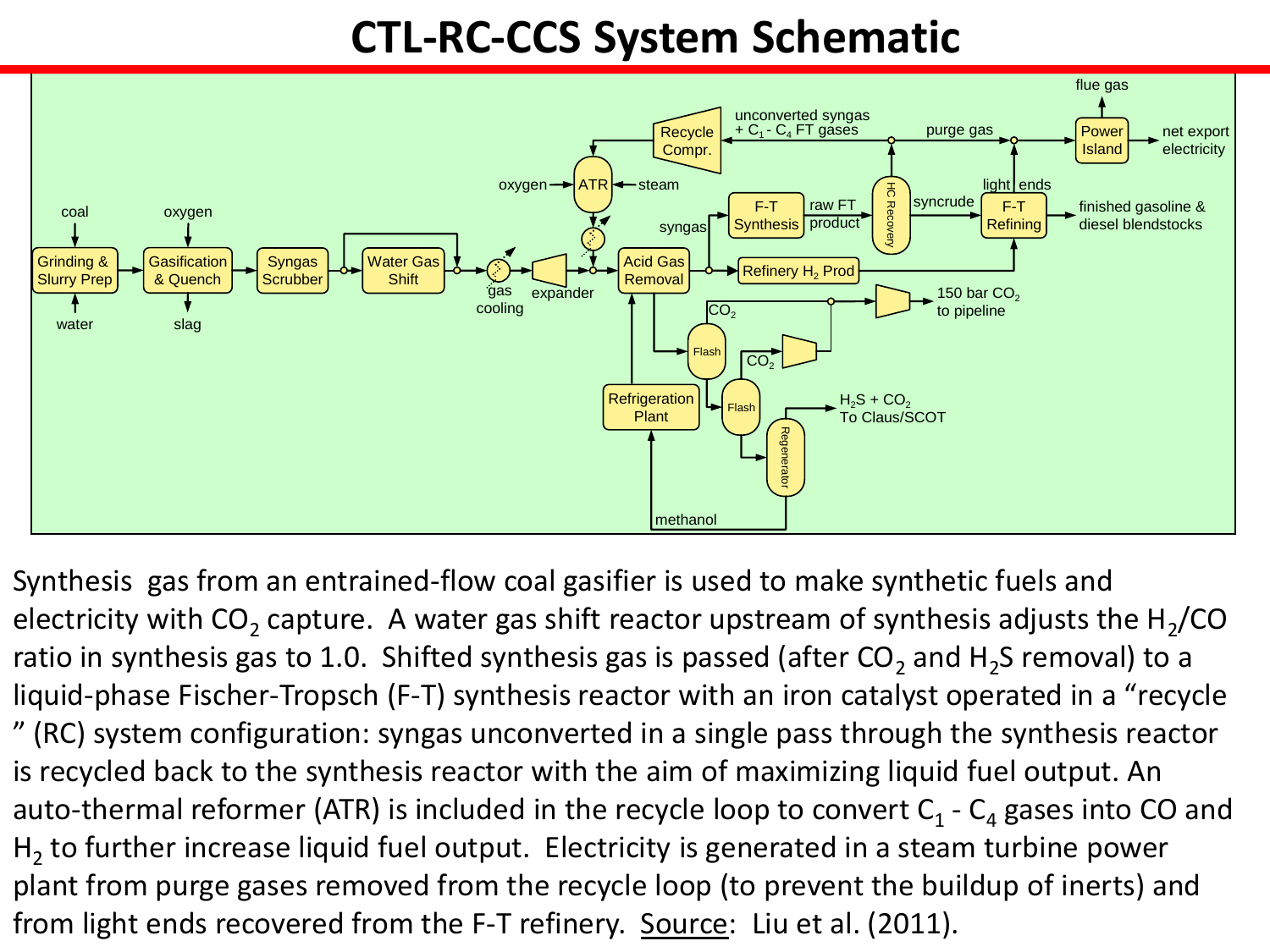#### **CTL-OT-CCS System Schematic**



This system is like CTL-RC-CCS except that F-T production is via a "once-through" (OT) system configuration: syngas unconverted in a single pass through the synthesis reactor is delivered to a gas turbine combined cycle (GTCC) to provide electricity as a major coproduct <u>after</u> CO<sub>2</sub> is removed from syngas exiting the synthesis reactor (this syngas contains  $CO<sub>2</sub>$  because the iron catalyst has water gas shift activity). CO<sub>2</sub> is removed both upstream and downstream of synthesis (each accounting for  $\sim$  1⁄2 of total captured CO<sub>2</sub>). Source: Liu et al. (2011).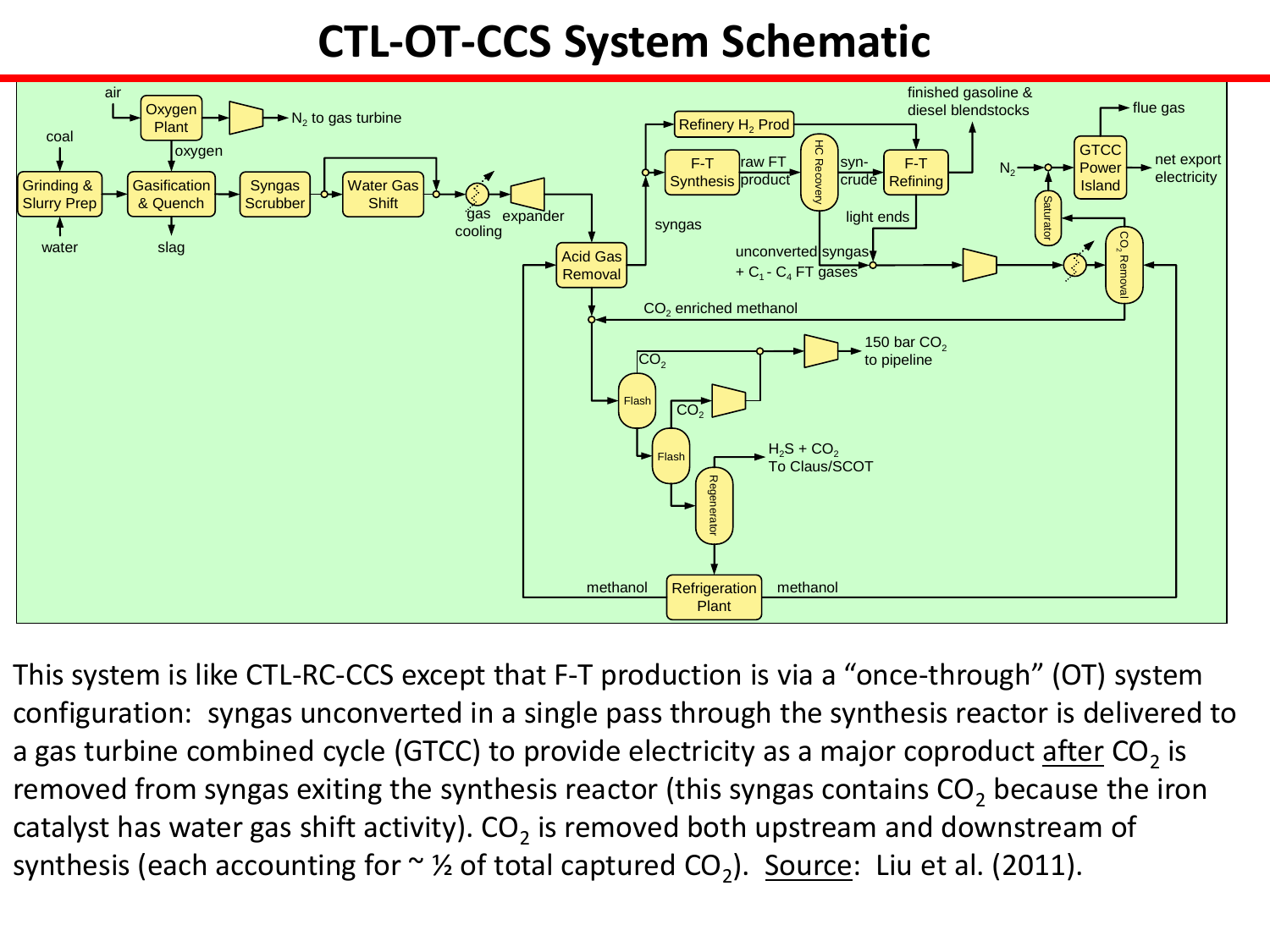#### **Alternative Energy Conversion Options**

| <b>Technology feature</b>                 | <b>CTL-RC</b><br>-CCS <sup>a</sup> | <b>CTL-OT</b><br>-CCS <sup>a</sup> | <b>NGCC</b><br>$-Vb$ | <b>PC-CCS</b><br>retrofit <sup>c</sup> | <b>IGCC</b><br>$-CCSb$ |
|-------------------------------------------|------------------------------------|------------------------------------|----------------------|----------------------------------------|------------------------|
| Electric output capacity, MW <sub>e</sub> | 98.2                               | 391                                | 555                  | 398                                    | 543                    |
| (% of energy output)                      | (8.5)                              | (32)                               | (100)                | (100)                                  | (100)                  |
| FTL capacity, bbls/day                    | 16,650                             | 13,200                             | $\Omega$             | $\Omega$                               | $\overline{0}$         |
| Energy output capacity, MW (LHV)          | 1150                               | 1220                               | 555                  | 398                                    | 543                    |
| Efficiency (HHV), %                       | 48.9                               | 46.1                               | 50.2                 | 24.7                                   | 32.6                   |
| <b>GHGI</b> (in declining order)          | 0.89                               | 0.70                               | 0.57                 | 0.23                                   | 0.17                   |
| CO <sub>2</sub> storage rate, $10^6$ t/y  | 3.2                                | 3.6                                | $\Omega$             | 3.5                                    | 3.4                    |
| (% of feedstock C stored as $CO2$ )       | (52)                               | (52)                               | (0)                  | (90)                                   | (88)                   |
| Capital, NOAK plant, \$10 <sup>6</sup>    | 2.7                                | 2.7                                | 0.44                 | 0.93                                   | 2.0                    |

<sup>a</sup> Based on: Liu et al. (2011).

 $<sup>b</sup>$  From: NETL (2010).</sup>

 $c$  From: NCC (2012).

**CTL plants are scaled to have same capital cost—to facilitate investment choice by CTL project developer**

NOAK Capital cost = Total Plant Cost (TPC) + Owner's Cost (OC)—see A.1, Appendix for details.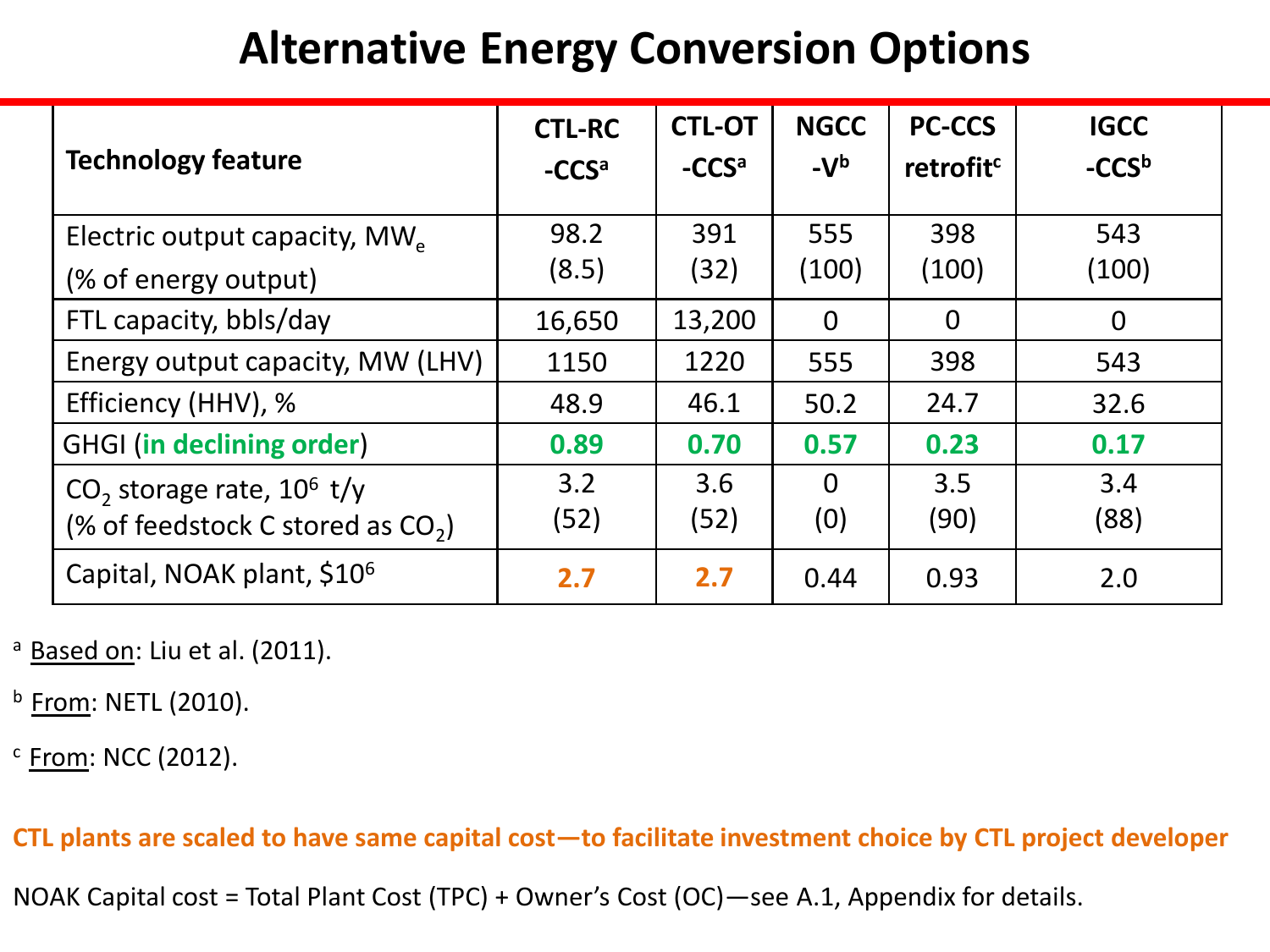## **Crude Oil Production via Use of Captured CO<sup>2</sup> for EOR**

|                                                                                             | <b>CTL-RC</b> | <b>CTL-OT</b> | <b>PC-CCS</b> | <b>IGCC</b> |
|---------------------------------------------------------------------------------------------|---------------|---------------|---------------|-------------|
| <b>Technology feature</b>                                                                   | -CCS          | -CCS          | retrofit      | -CCS        |
| Ave. crude oil production via state-of-the-                                                 | 21,700        | 27,100        | 23,800        | 23,300      |
| art CO <sub>2</sub> EOR technology (bbls per day)                                           |               |               |               |             |
| Bbls of crude oil per bbl of FTL                                                            |               |               |               |             |
| State-of-the-art CO <sub>2</sub> EOR technology                                             | 1.45          | 2.28          |               |             |
| Next-generation CO <sub>2</sub> EOR technology                                              | 1.94          | 3.04          |               |             |
| $CO2$ capture rate, tonnes per hour                                                         | 403           | 451           | 467           | 457         |
| CO <sub>2</sub> capture cost for NOAK plants,<br>$\frac{1}{2}$ per tonne of CO <sub>2</sub> | 11.6          | 25.6          | 51.0          | 34.3        |

The amount of purchased CO<sub>2</sub> for EOR is 0.4 t and 0.3 t per incremental bbl of crude oil produced for state-of-the-art CO<sub>2</sub> and next-generation EOR technologies, respectively (NETL, 2011). In slides that follow, the economics are carried out for state-of-the-art  $\textsf{CO}_2$  EOR technology.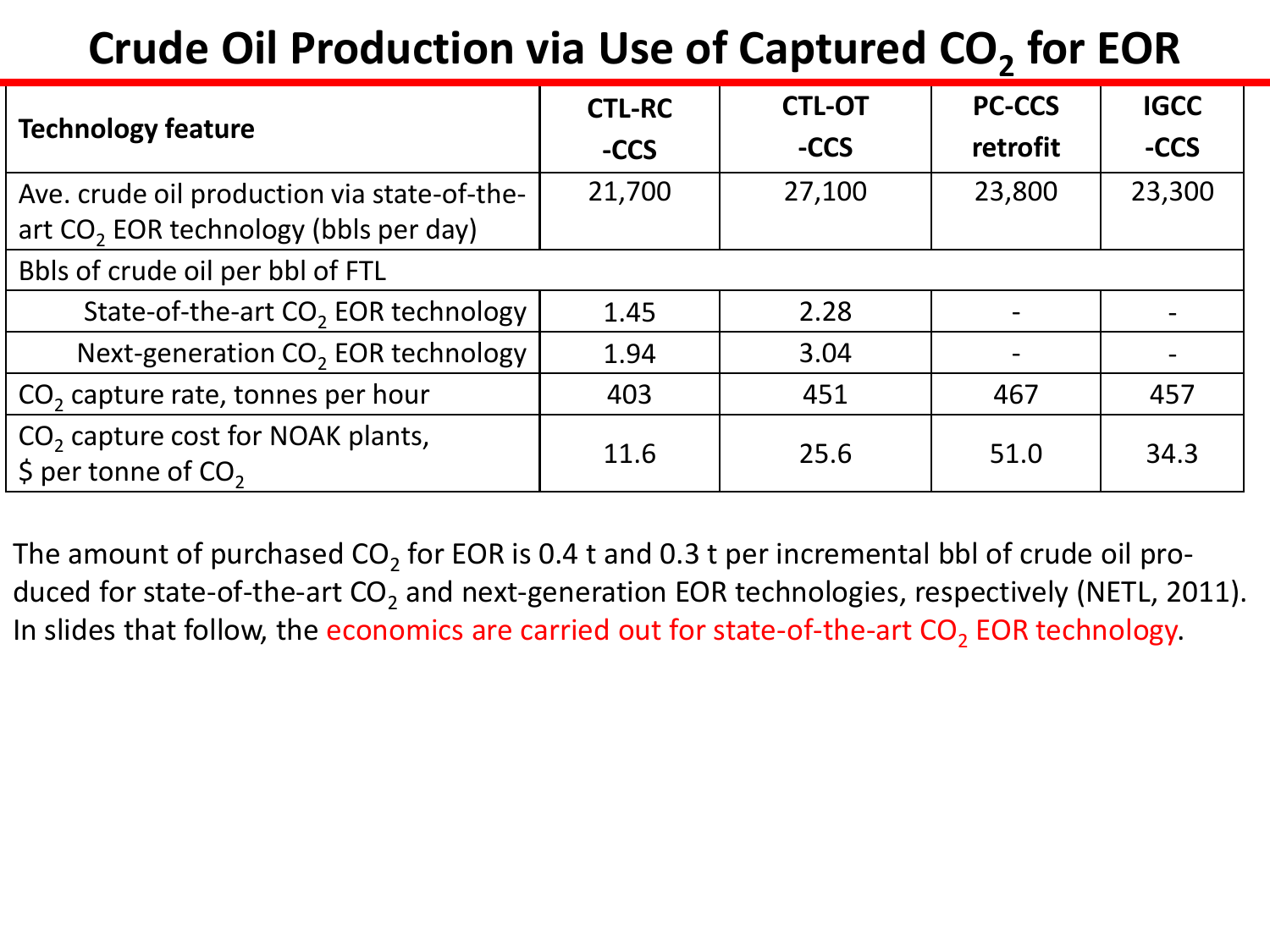### **US Average Imported Crude Oil Price**



Prices for 2010-2012 are historical data from EIA (2013b). Prices for 2013-2040 are projections for *Annual Energy Outlook 2013* Reference Scenario (EIA, 2013c).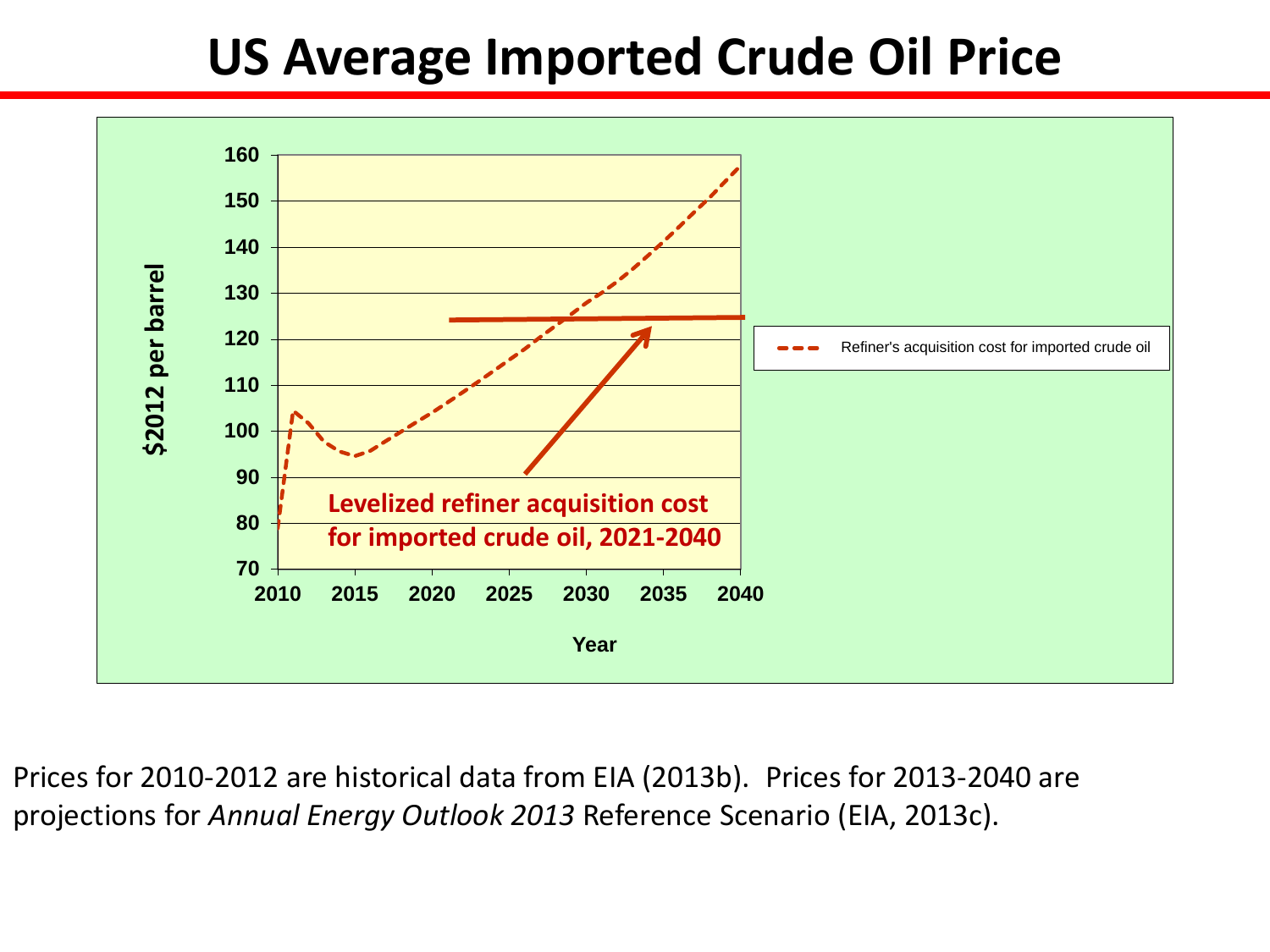## **Prices for Coal and Natural Gas Delivered to to US Power Plant Sites**



Prices for 2000-2012 are historical data from EIA (2013b). Prices for 2013-2040 are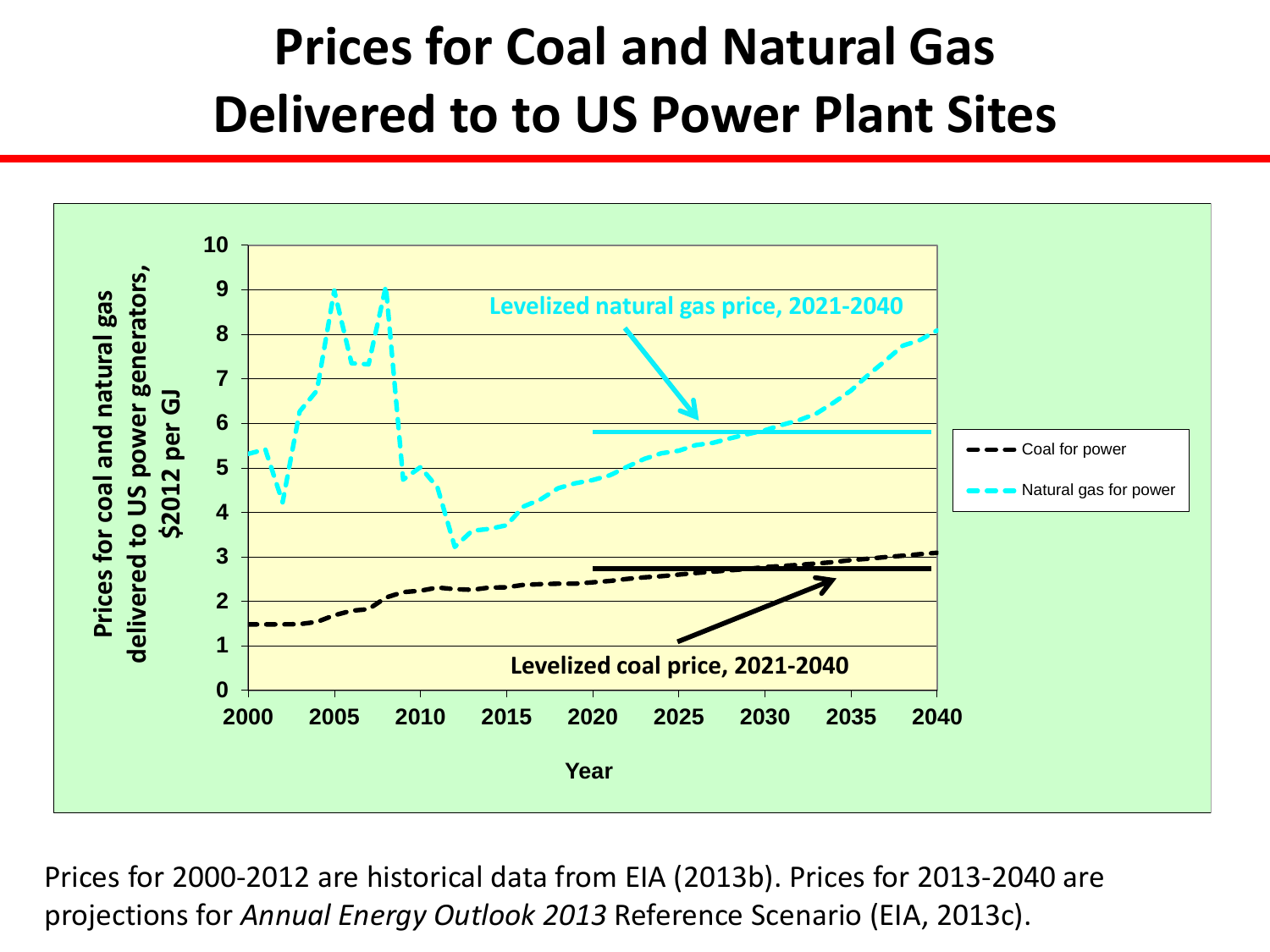#### **IRRE for NOAK Plants (Nearby EOR), \$124/bbl Crude Oil**



Internal rate of return on equity (IRRE) when the crude oil price is levelized value, 2021-2040, of imported crude oil price for *AEO 2013* Reference Scenario (EIA, 2013c).

IRRE values are low for new IGCC-CCS power-only plants but are acceptably high at all GHG emissions prices for PC-CCS retrofit.

CTL-RC-CCS and CTL-OT-CCS IRRE values are comparable and far higher than for all stand-alone power plants  $\rightarrow$  CTL-OT-CCS considered as a power generator represents a promising approach to coal power generation in a carbon-constrained world.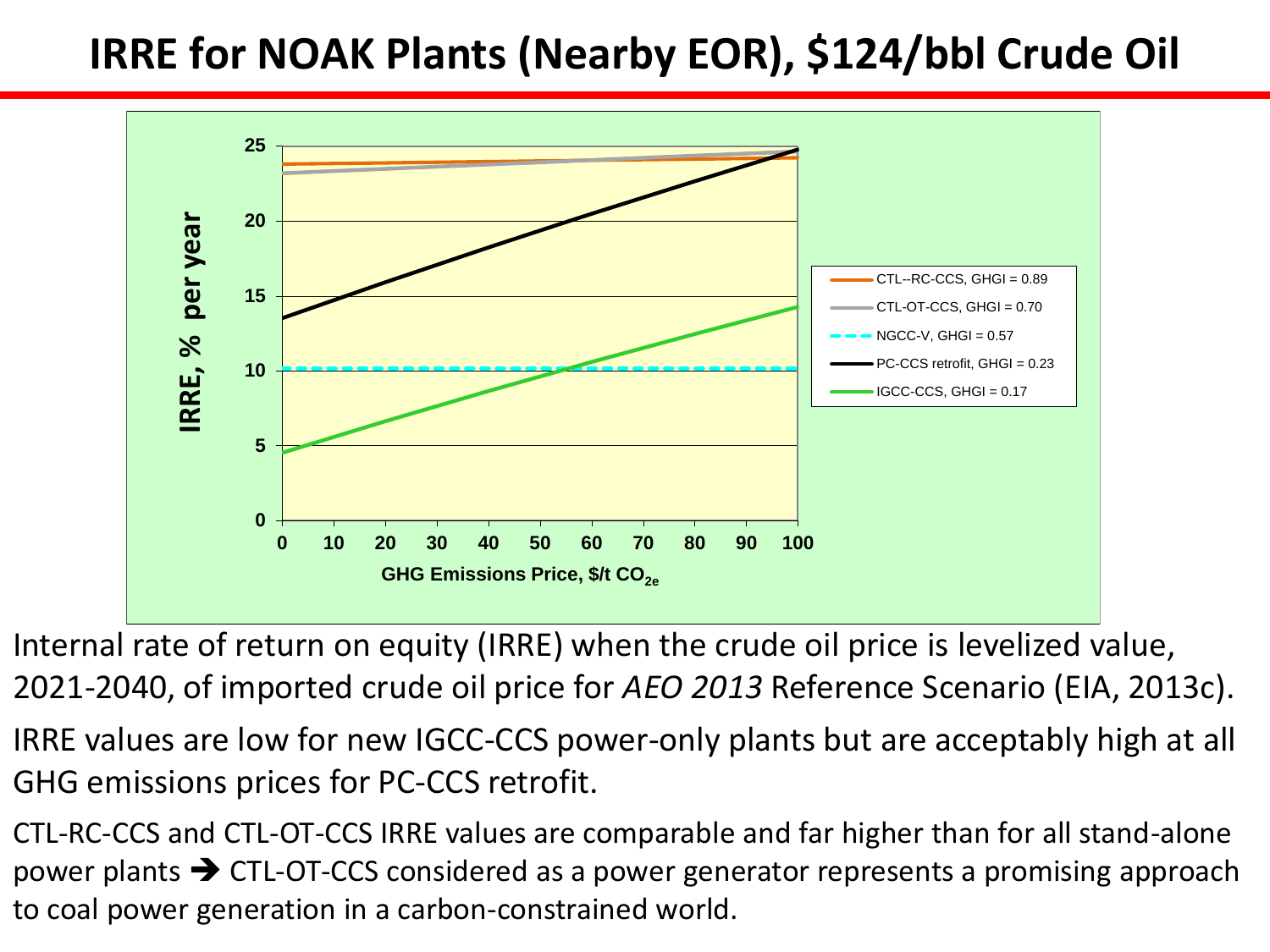#### **IRRE for NOAK Plants (Nearby EOR), \$124/bbl Crude Oil**



Internal rate of return on equity (IRRE) when the crude oil price is levelized value, 2021-2040, of imported crude oil price for *AEO 2013* Reference Scenario (EIA, 2013c).

IRRE values are low for new IGCC-CCS power-only plants but are acceptably high at all GHG emissions prices for PC-CCS retrofit.

CTL-RC-CCS and CTL-OT-CCS IRRE values are comparable and far higher than for all stand-alone power plants  $\rightarrow$  CTL-OT-CCS considered as a power generator represents a promising approach to coal power generation in a carbon-constrained world**…but if oil prices turn out to be lower?**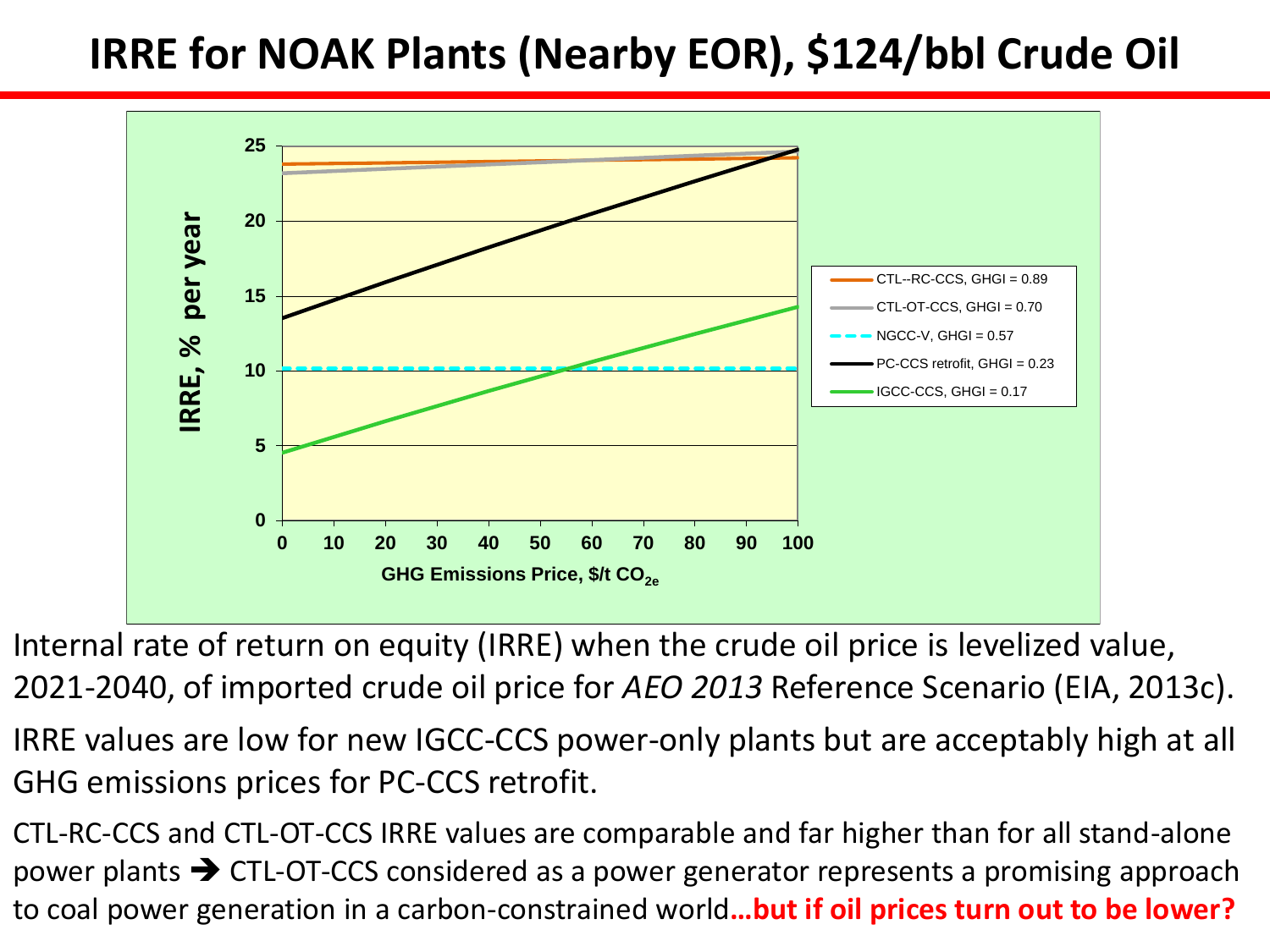#### **IRRE for NOAK Plants (Nearby EOR), \$0/t GHG Emissions Price**



- The CTL options remain more profitable than any of the power-only options down to crude oil prices ~ \$80/bbl.
- Notably IGCC-CCS with captured  $CO<sub>2</sub>$  used for EOR is not acceptably profitable at any crude oil price in the absence of a price on GHG emissions.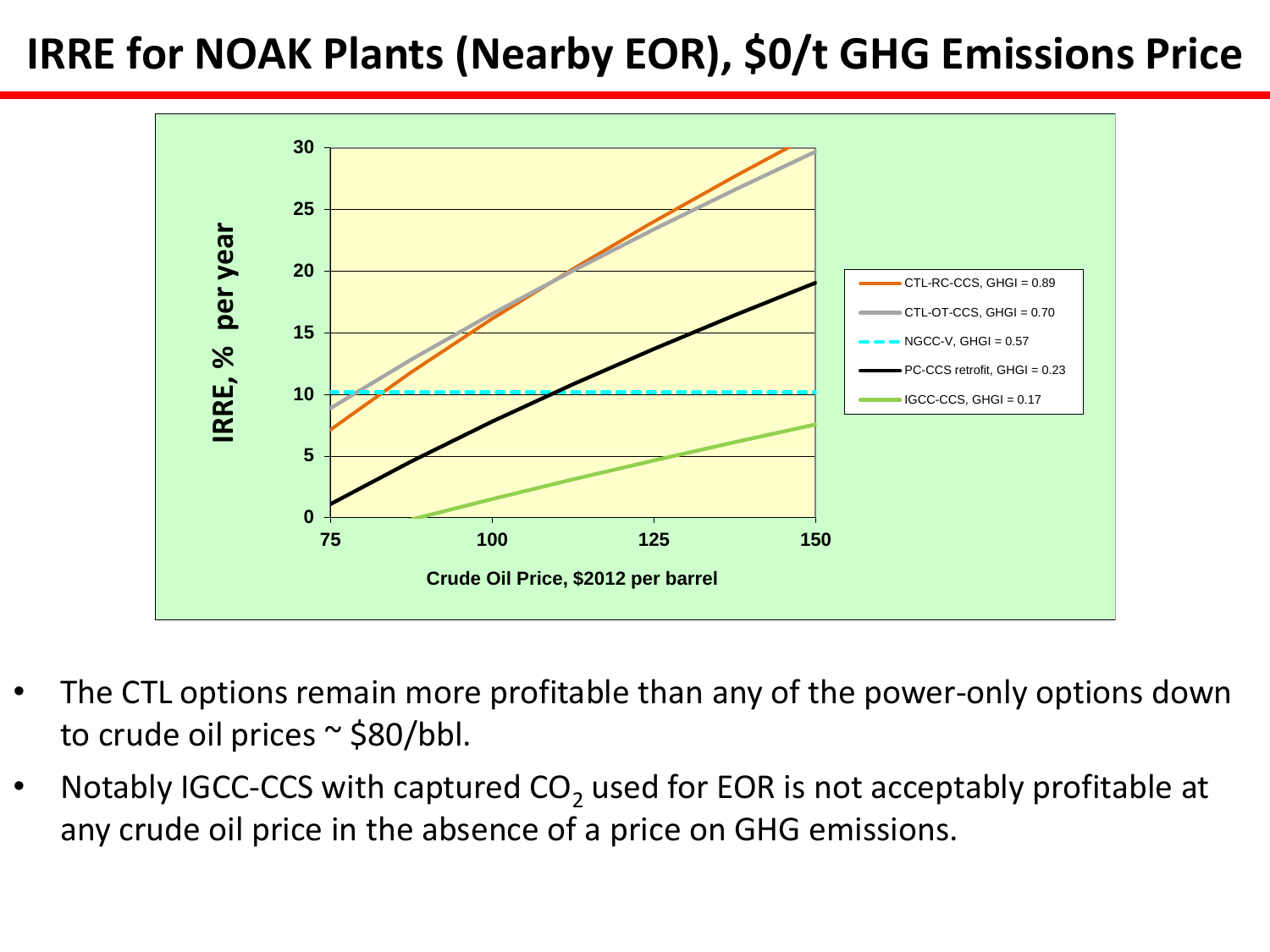## **FOAK vs NOAK Plants**

- Much lower IRRE values are expected for more costly first-of-a-kind (FOAK) plants [perhaps up to 2X as costly as NOAK plants described above (Williams, 2013a)]
- But early-mover plant costs are expected to decline with experience [learning by doing (LBD)] (Rubin et al., 2004).
- In absence of a substantial price on GHG emissions subsidies probably be needed for early-mover projects to facilitate technology cost buydown (TCB).
- NOAK plant IRRE analysis can be screening analysis for choosing best TCB candidates:
	- CTL-RC-CCS, CTL-OT-CCS, and PC-CCS retrofit are the more promising candidates
	- Because it is about as profitable as CTL-RC-CCS and far more profitable than any other stand-alone power option for crude oil prices > \$80/bbl, CTL-OT-CCS (considered as a power plant) stands out as the leading candidate for technology cost buydown
- Williams (2013a) estimates that in the TCB process for CTL-OT-CCS linked to  $CO_2$  EOR and a crude oil price = AEO 2013 levelized (2021-2040) Reference Scenario oil price:
	- Subsidies for early-mover projects would be large if it is required that the LCOE be as low as for NGCC-V
	- Only a few ( $\approx$  3) plants would require subsidy before CTL-OT-CCS plants could compete without subsidy
	- If subsidies are financed from the new federal corporate income tax revenues/royalties arising from deployment of these systems, new federal revenues net of subsidies would be +tive for the very first plant—at so that needed subsidies would be affordable even for fiscally constrained governments.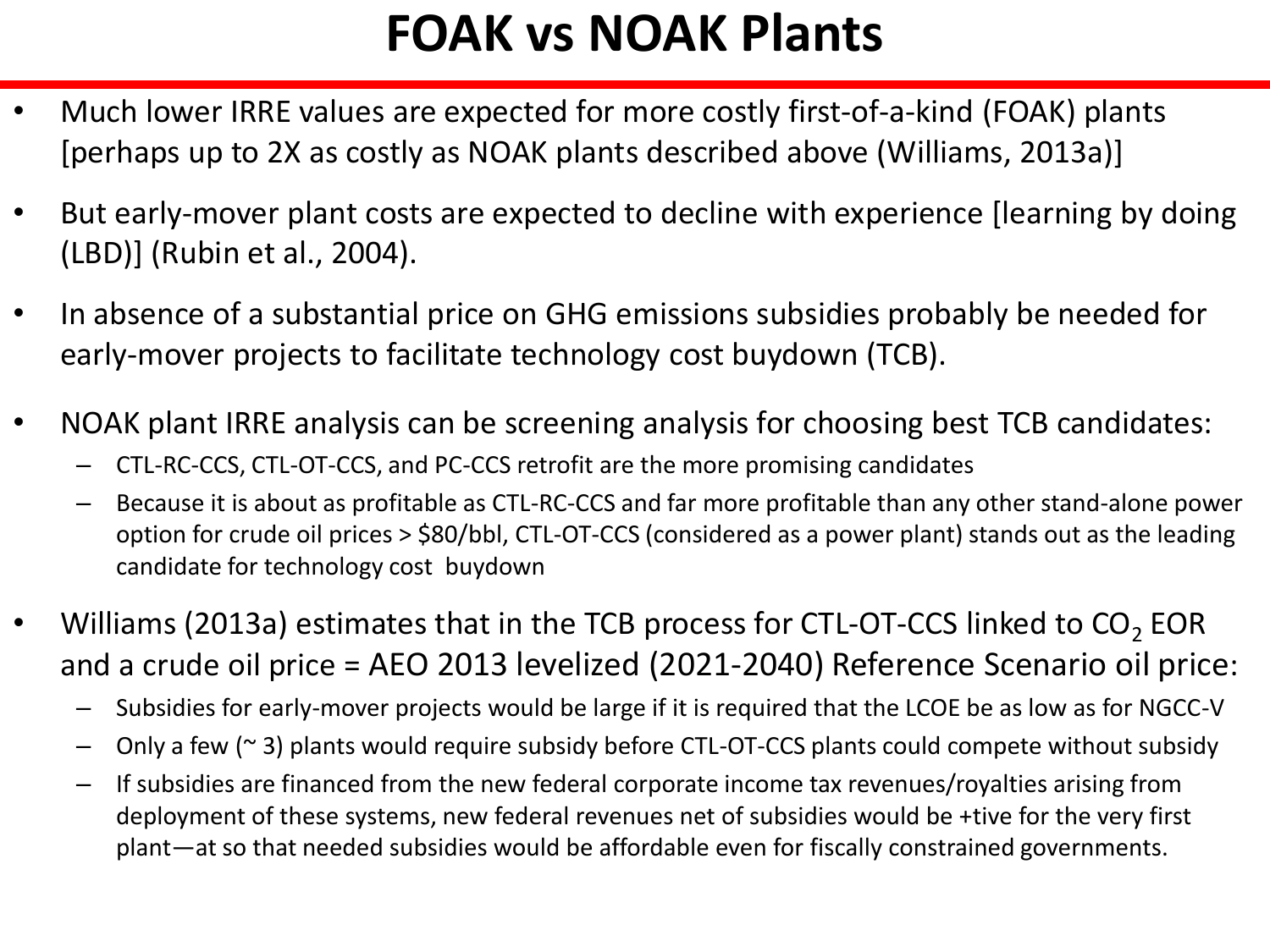## **Toward Deep Reductions in GHG Emissions**

• Despite attractive prospective CTL economics, these synfuel systems are characterized by carbon footprints only modestly less than for conventional energy:

(GHGI = 0.89 for CTL-RC-CCS and 0.70 for CTL-OT-CCS)

- Between now and 2050, deep reductions in GHG emissions will be needed to realize the aspirational goal of keeping the global mean temperature increase from pre-industrial levels below 2°C [as all countries agreed to in Cancun (COP 16, December 2010)].
- Deep reductions in GHG emissions are realizable by coprocessing sustainably grown biomass with coal in CBTL systems similar to CTL systems: negative GHG emissions associated with photosynthetic  $CO_2$  storage is exploited in CBTL systems to offset positive emissions from coal-derived carbon (Liu et al., 2011; Williams, 2013a, 2013b):
	- Coproduction systems coprocessing ~ ¼ biomass (CBTL systems) could be designed to have same carbon footprint (GHGI) as IGCC-CCS; NOAK versions might be highly profitable at the social cost of carbon (Williams, 2013a).
	- CCS via CBTL systems is likely to be more profitable than for BTL systems…a result of scale economies and lower average feedstock cost (Williams, 2013b).
	- For low-rank coals (lignite or subbitiuminous coal) the coprocessing of > ¼ biomass has been demonstrated for the transport gasifier  $\rightarrow$  biomass coprocessing might well go forward first for low-rank coals (Williams, 2013c).
	- The # of costly early-mover systems coprocessing  $\sim$  % biomass requiring subsidy in CO<sub>2</sub> EOR applications in the absence of a price on GHG emissions higher than for CTL-OT-CCS but still modest  $(° 6)$  at same projected crude oil price (Williams, 2013a).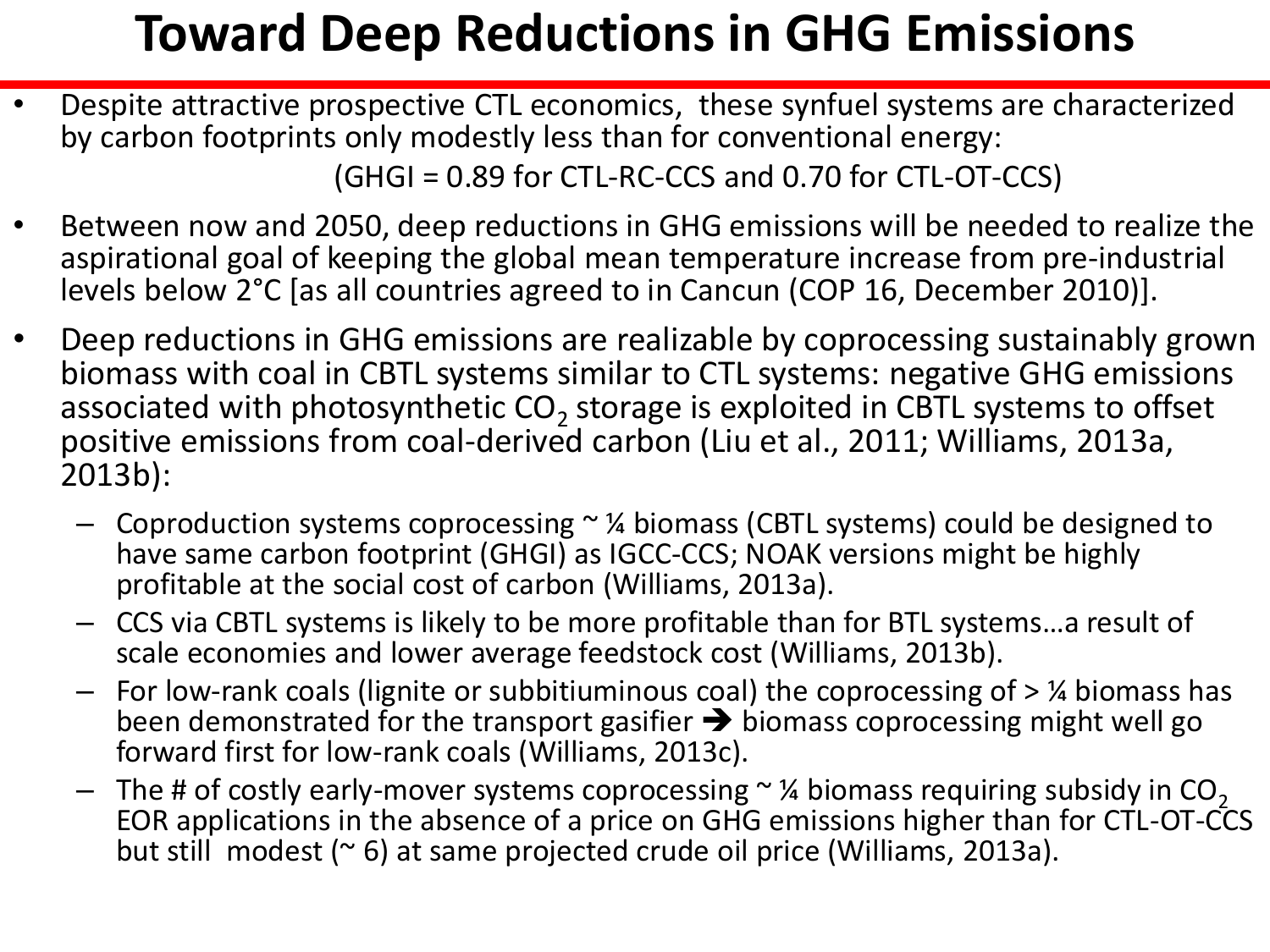## **Summary of Findings**

- There are large opportunities in China for  $CO_2$  storage projects using low-cost  $CO_2$  from chemical and synfuel plants—attractive opportunities for international collaboration.
- What are prospects that  $CO<sub>2</sub>$  EOR opportunities can be exploited for  $\mathsf{CO}_2$  capture technology market launch without  $\mathsf{CO}_2$  emissions price?
	- Poor for new plants producing only electricity;
	- Good for NOAK PC-CCS retrofits; outstanding for NOAK CTL plants;
	- Subsidies will be needed for more costly early-mover plants—but only for a small # of plants in CTL cases.
- CTL coproduction plants are likely to be very profitable in providing electricity as well as liquid fuels with reduced GHG emissions.
- But coprocessing  $\sim$  % biomass needed to reduce coproduction system carbon footprint (GHGI) to IGCC-CCS level; such CBTL coproduction plants are likely to be quite profitable at the social cost of carbon.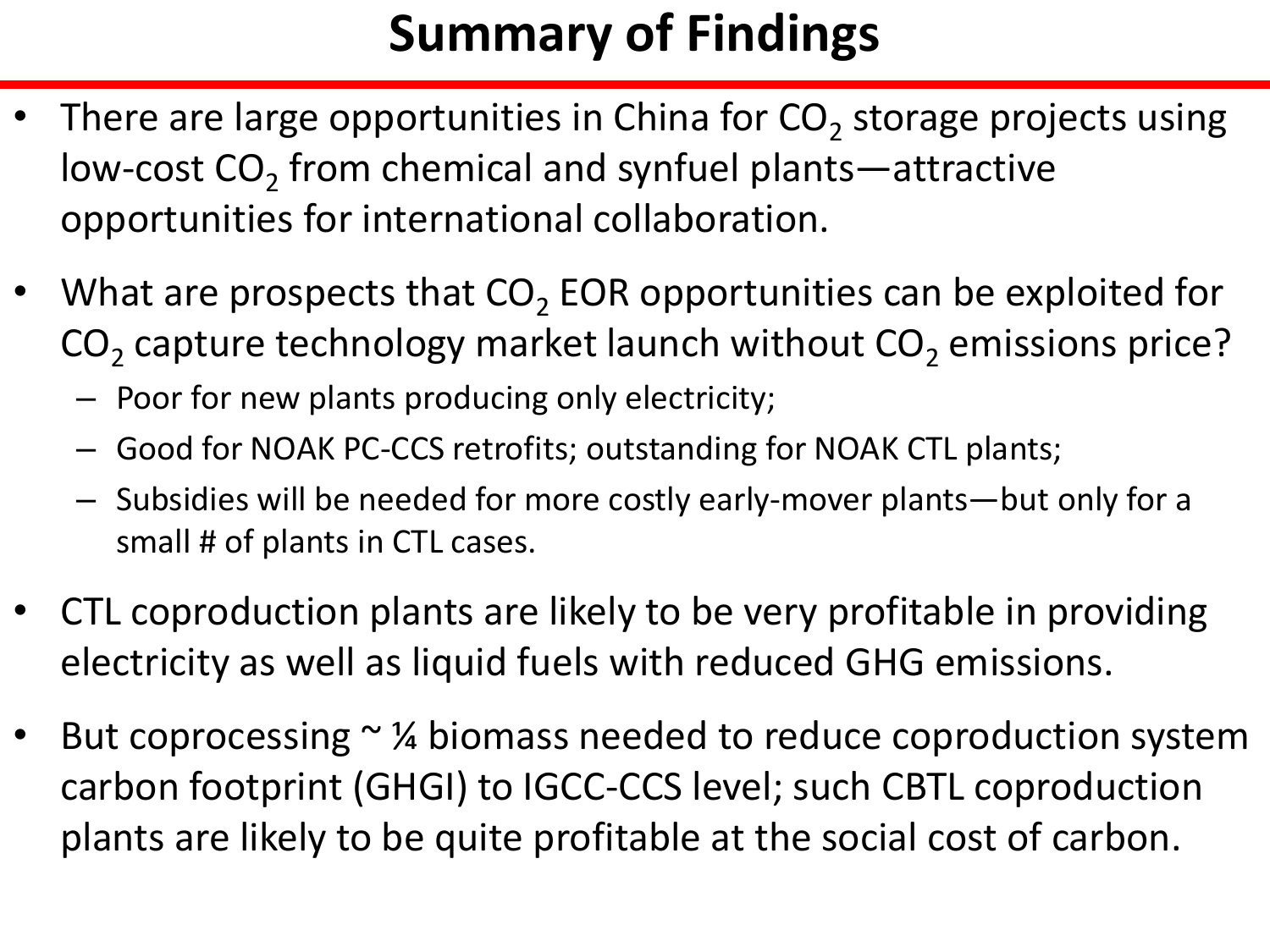## **Appendix with Supporting Materials**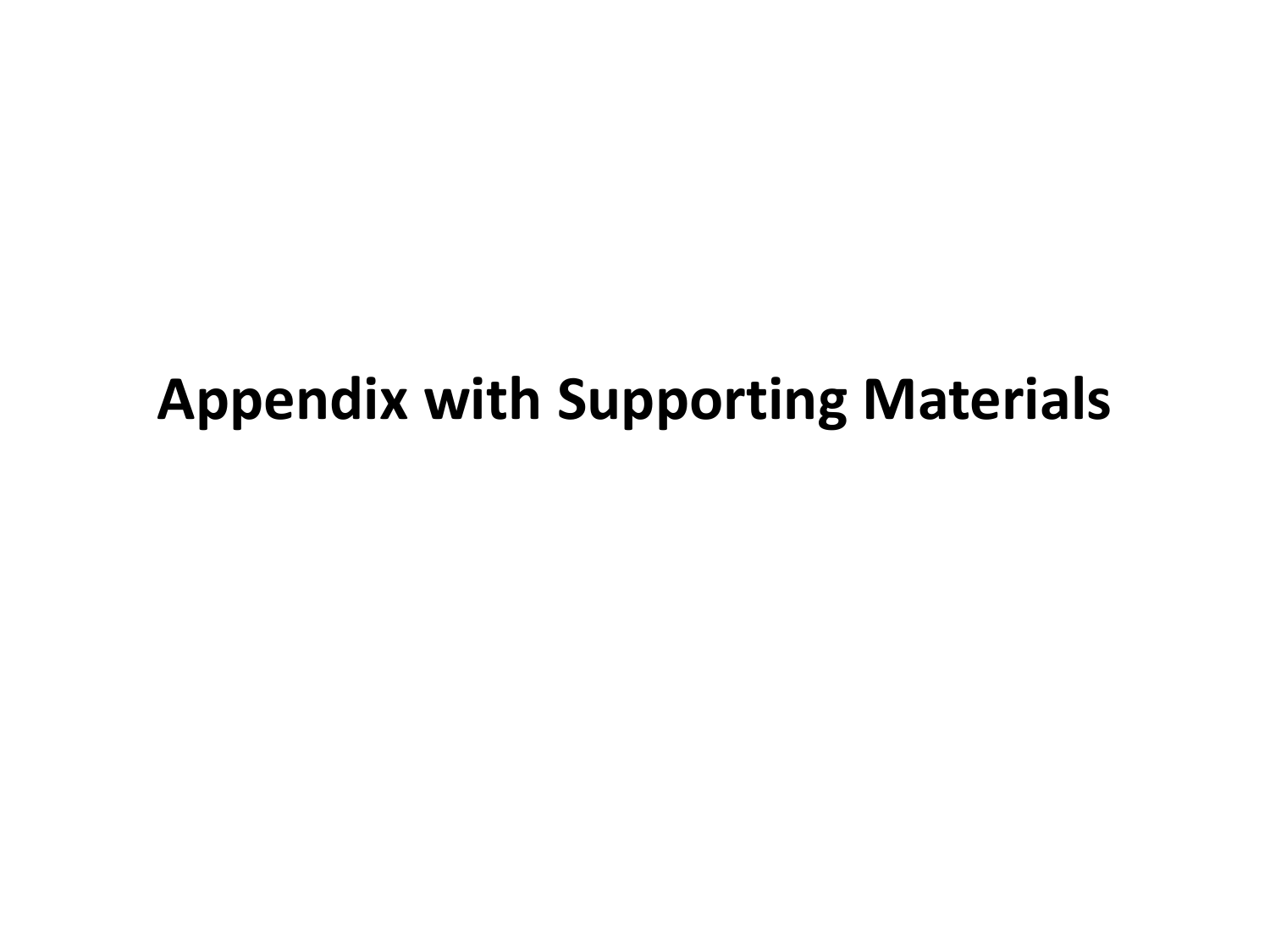#### **A.1: Assumed Exogenous Prices (2012\$) & Financial Assumptions**

| Levelized fuel prices, $2021-2040$ , for US average power generators from EIA (2013c) <sup>a</sup> , (\$/GJ <sub>HHV</sub> ) |                                            |
|------------------------------------------------------------------------------------------------------------------------------|--------------------------------------------|
| Coal                                                                                                                         | 2.7                                        |
| Natural gas                                                                                                                  | 5.8                                        |
| Price of biomass (switchgrass) delivered to conversion plants $(\frac{C}{J_{HHV}})$                                          | 5.4                                        |
| Levelized crude oil price, $2021-2040$ , from EIA $(2013c)a$ , $\frac{6}{2}$ bbl                                             | 124                                        |
| Capacity factors for power (FTL) plants are assumed to be design CFs, %                                                      | 85 (90)                                    |
| Economic life of energy conversion plants (years)                                                                            | 20                                         |
| Construction time for energy conversion plants (years)                                                                       | 3                                          |
| [OC (owner's cost)]/TPC for new plants <sup>b</sup>                                                                          | 0.228                                      |
| Corporate income tax rate, % per year                                                                                        | 39.2%                                      |
| Property tax & insurance (PTI) as % of TPC assuming zero inflation                                                           | 2.0                                        |
| Debt/equity ratio                                                                                                            | 55/45                                      |
| Real (inflation-corrected) rate of return on debt (ROD), %/year                                                              | 4.4                                        |
| Real rate of return on equity (ROE) for capture cost calculations, %/year                                                    | 10.2                                       |
| Selling price for electricity, \$/MWh.                                                                                       | $$59.7/MWhc + value of GHG emissions$      |
|                                                                                                                              | for an NGCC-V plant                        |
| Selling prices for synfuels                                                                                                  | Refinery-gate price of equivalent crude    |
|                                                                                                                              | oil-derived products, including value      |
|                                                                                                                              | of fuel-cycle-wide GHG emissions           |
| Net $CO2$ required per incremental barrel of crude oil, tonnes/barrel                                                        | 0.4 (state-of-the art value)               |
| Plant-gate $CO2$ selling price, $\frac{f}{f}$                                                                                | $0.444*(Crude oil price, \frac{8}{bbl})^d$ |
|                                                                                                                              | $-CO2$ transport cost (\$/t)               |
| $CO2$ transport cost, \$/t                                                                                                   | 10 (corresponds to nearby EOR)             |

<sup>a</sup> EIA (2013c).

 $b$  This is the average OC/TPC ratio for power systems analysed in NETL (2010).

c This is the LCOE for NGCC-V at the levelized NG price, 2021-2040, in the absence of a price on GHG emissions.

 $d$  The CO<sub>2</sub> price (\$/t) at EOR sites in West Texas averaged 0.265 to 0.624 x (crude oil price, \$/bbl), 2008-2011 (Wehner, 2011). In the present analysis, the midrange value of the coefficient is assumed.